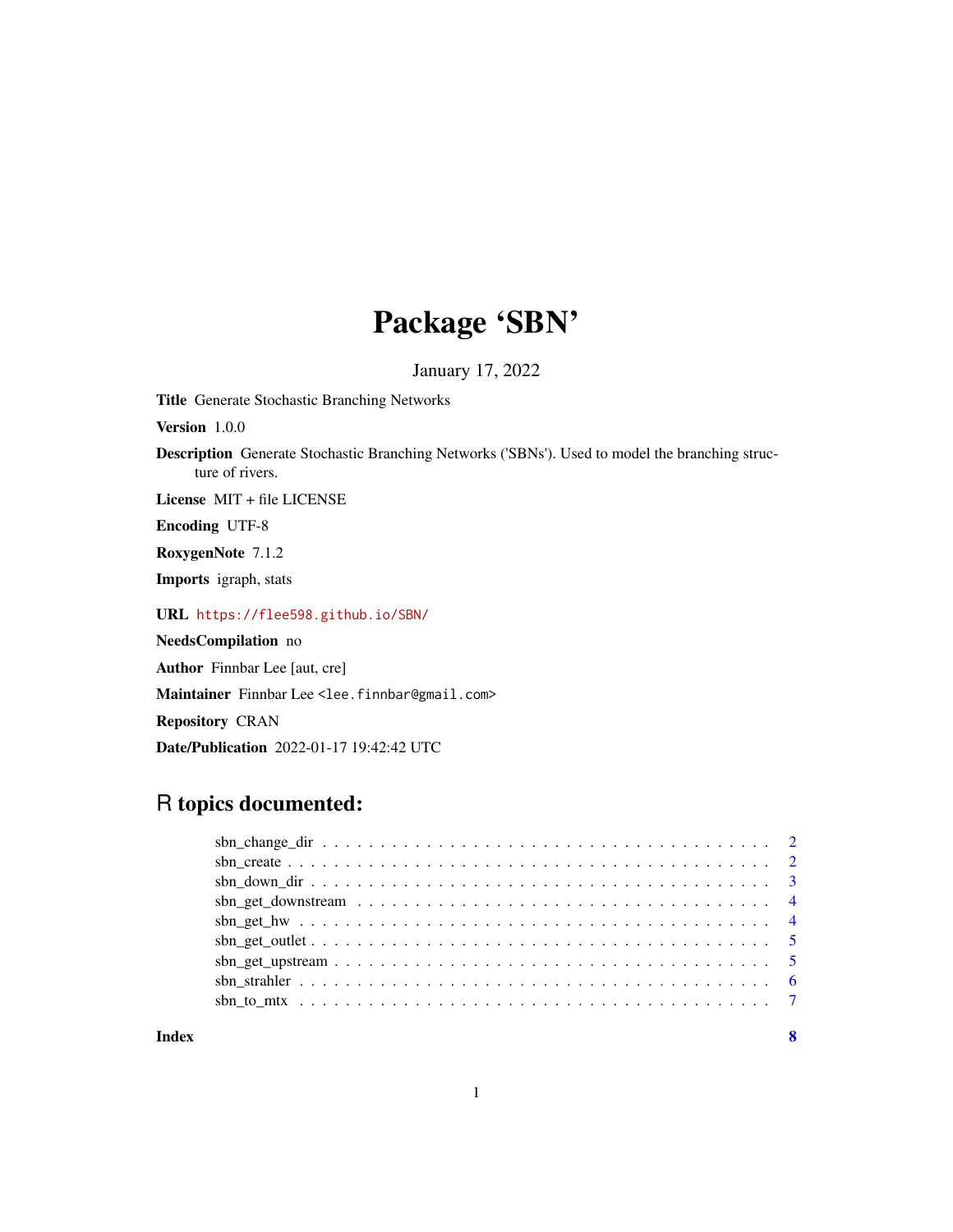<span id="page-1-0"></span>

#### Description

Change the upstream/downstream direction of an SBN to either, reversed or undirected.

#### Usage

```
sbn_change_dir(g, method = c("rev", "undir"))
```
#### Arguments

|        | a river network as an igraph object. Must be a downstream directed graph. |
|--------|---------------------------------------------------------------------------|
| method | one of "rev" or "undir", determining what to convert the network to.      |

#### Value

A river network as an igraph object.

#### Examples

g <- sbn\_create(10, 0.7) sbn\_change\_dir(g, method = "rev")

sbn\_create *Create SBNs*

#### Description

An SBN river network as a downstream directed igraph object.

#### Usage

sbn\_create(n, p)

#### Arguments

| n | desired number of nodes.                                                          |
|---|-----------------------------------------------------------------------------------|
| D | branching probability, from $0 - 1$ . Passed to stats:: rbinom(), the probability |
|   | of success in two attempts at adding upstream branches.                           |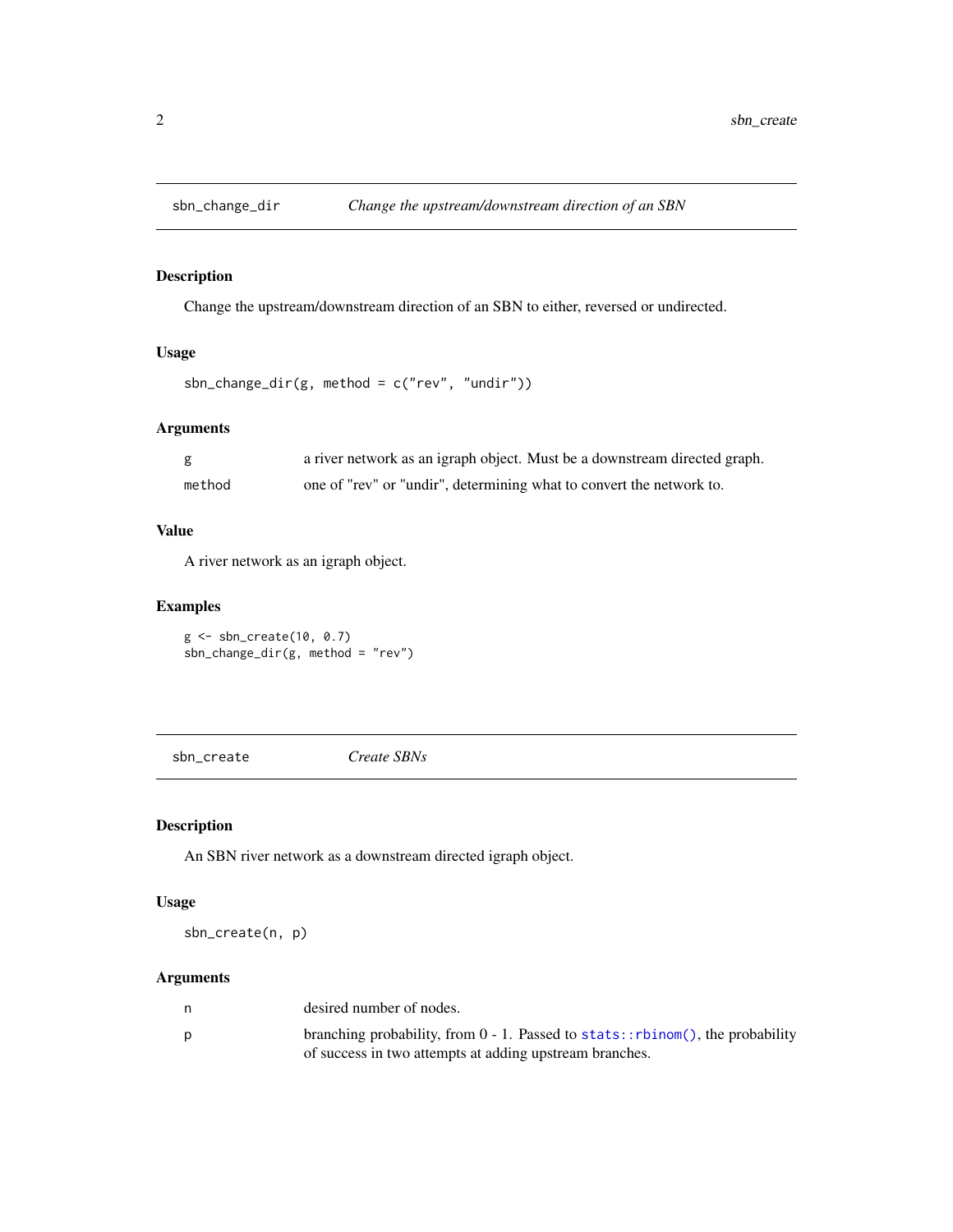#### <span id="page-2-0"></span>Details

SBNs are generated using a stochastic branching process. The network generation process starts from an initial downstream node (the river mouth). At each iteration a random node in the network, with no upstream connections is selected, and zero, one or two nodes are added upstream of it, depending on a branching probability (*p*). This process is repeated until a pre-determined number of nodes across the entire network is attained (*n*).

#### Value

A river network as an igraph object.

#### Examples

sbn\_create(10, 0.7)

sbn\_down\_dir *Convert to a downstream directed network*

#### Description

Convert an upstream directed or non-directed network to a downstream directed network.

#### Usage

sbn\_down\_dir(g, mouth)

#### Arguments

|       | a river network as an igraph object. |
|-------|--------------------------------------|
| mouth | river mouth vertex id.               |

#### Value

A downstream directed network.

g <- sbn\_create(10, 0.7)

#### Examples

```
# to undirected
g \le - \text{sbn\_change\_dir}(g, \text{ method} = \text{"undir"})# undirected to downstream directed
sbn_down_dir(g, mouth = 1)
```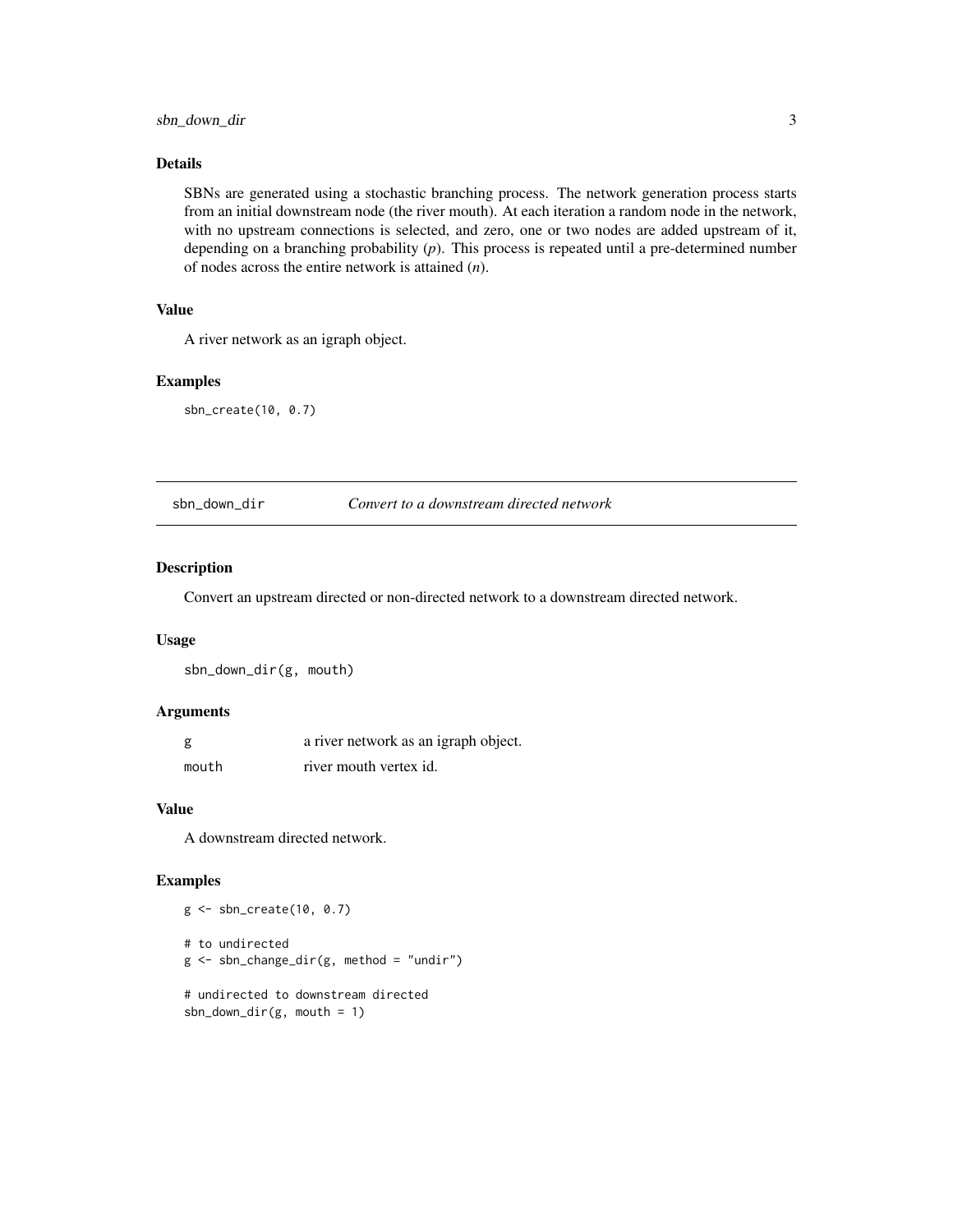<span id="page-3-0"></span>sbn\_get\_downstream *Find all downstream nodes*

#### Description

Find all nodes downstream of a given node.

#### Usage

```
sbn_get_downstream(g, node)
```
#### Arguments

|      | a river network as an igraph object. Must be a downstream directed graph. |
|------|---------------------------------------------------------------------------|
| node | target node to get all downstream nodes of.                               |

#### Value

a vector of downstream node id's.

#### Examples

```
g <- sbn_create(10, 0.7)
sbn_get_downstream(g, 10)
```
sbn\_get\_hw *Find all headwater nodes*

#### Description

Find all headwater nodes in a network.

#### Usage

```
sbn_get_hw(g)
```
#### Arguments

g a river network as an igraph object. Must be a downstream directed graph.

#### Value

A vector of headwater node id's.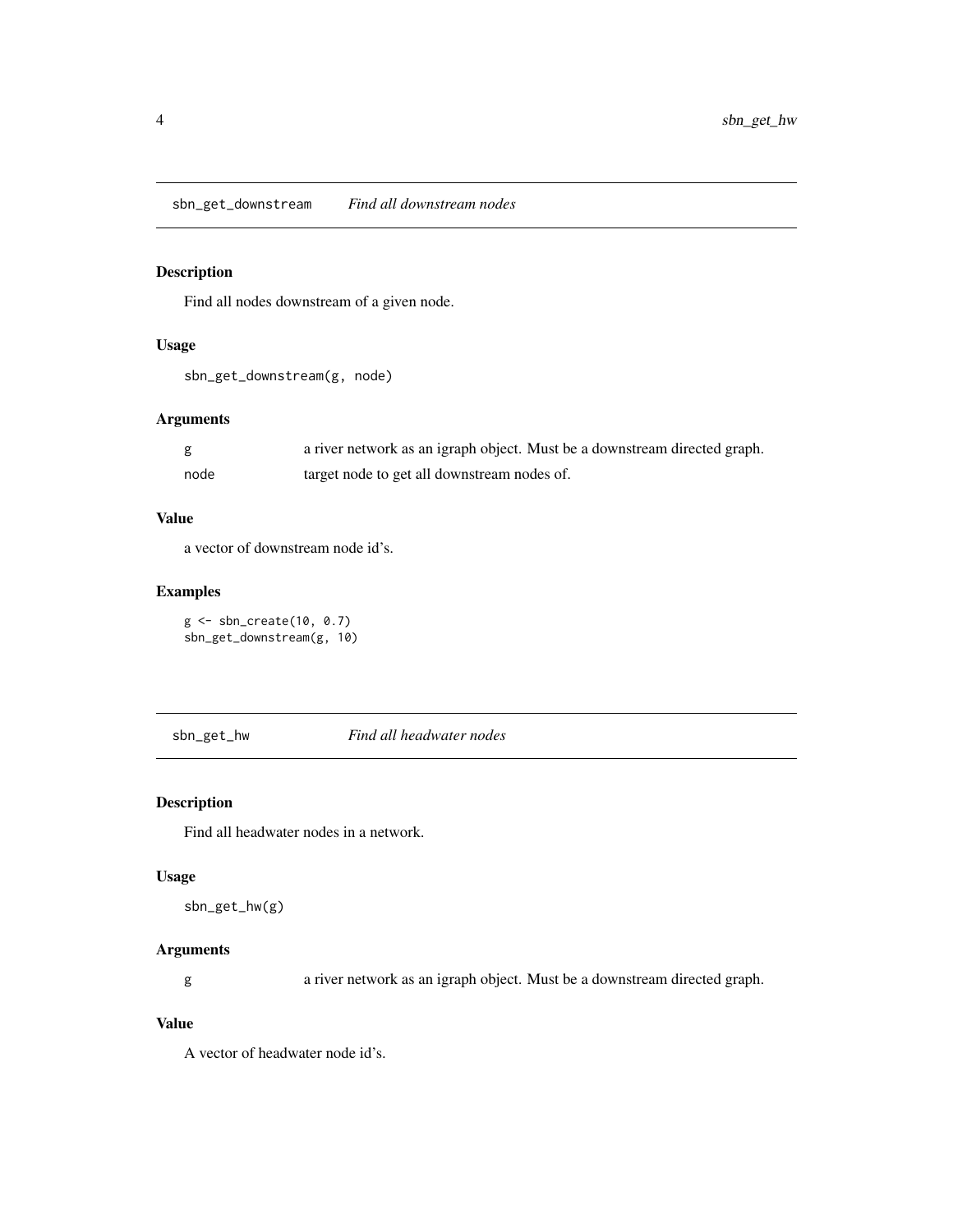<span id="page-4-0"></span>sbn\_get\_outlet 5

#### Examples

```
g <- sbn_create(10, 0.7)
sbn_get_hw(g)
```
sbn\_get\_outlet *Find river mouth node*

#### Description

Find river mouth node from a directed graph.

#### Usage

sbn\_get\_outlet(g)

#### Arguments

g a river network as an igraph object. Must be a downstream directed graph.

#### Value

An integer identifying the id of river mouth node.

#### Examples

g <- sbn\_create(10, 0.7) sbn\_get\_outlet(g)

sbn\_get\_upstream *Find all nodes upstream of a given node*

#### Description

Find all nodes upstream of a given node.

#### Usage

```
sbn_get_upstream(g, node)
```
#### Arguments

|      | a river network as an igraph object. Must be a downstream directed graph. |
|------|---------------------------------------------------------------------------|
| node | target node to get all upstream nodes of.                                 |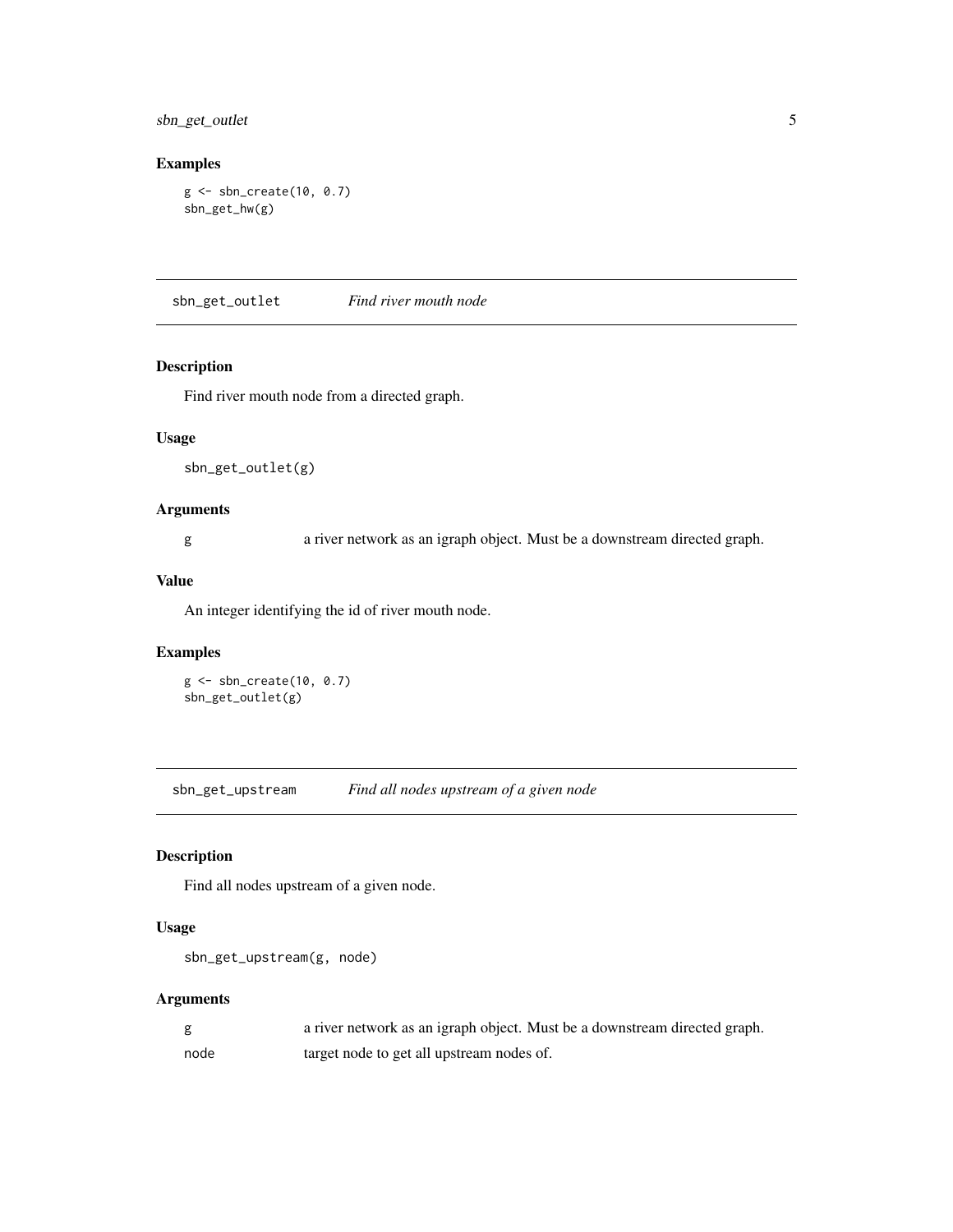#### <span id="page-5-0"></span>Value

A vector of upstream node id's.

#### Examples

g <- sbn\_create(10, 0.7) sbn\_get\_upstream(g, 2)

sbn\_strahler *Get node strahler order*

#### Description

Calculate the reach (node) Strahler for all nodes in a river network. The function will not work if any of the nodes in the network have more than two adjacent upstream reaches (e.g. some networks generated by the OCNet package).

#### Usage

```
sbn_strahler(g)
```
#### Arguments

g a river network as an igraph object. Must be a downstream directed graph.

#### Value

a vector of stream Strahler orders.

#### Examples

g <- sbn\_create(10, 0.7) sbn\_strahler(g)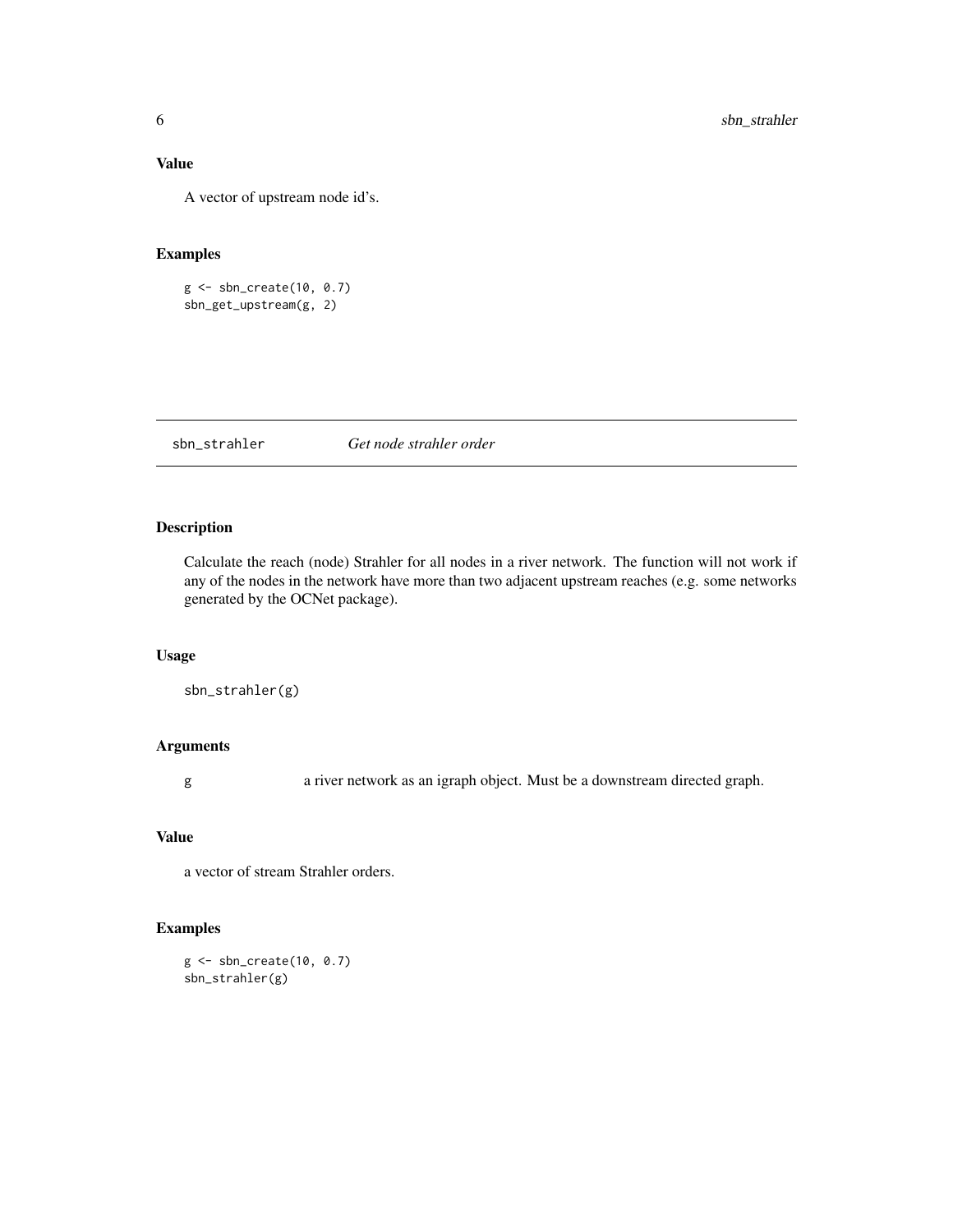<span id="page-6-0"></span>

#### Description

Convert a downstream directed SBN to various adjacency or distance matrix formats.

#### Usage

```
sbn_to_mtx(
 g,
 method = c("dwn_mtx", "undir_mtx", "up_mtx", "n2n_dist_up", "n2n_dist_dwn",
    "n2n_dist_undir"),
 unconnected = Inf,
 weights = NULL
)
```
#### Arguments

| g           | a river network as an igraph object. Must be a downstream directed graph.                                                                                                                                                                                                                                                                 |
|-------------|-------------------------------------------------------------------------------------------------------------------------------------------------------------------------------------------------------------------------------------------------------------------------------------------------------------------------------------------|
| method      | one of "dwn_mtx", an adjacency matrix for a downstream directed SBN, "up_mtx",<br>an adjacency matrix for a upstream directed SBN, "undir_mtx", an adjacency<br>matrix for a undirected SBN, "n2n_dist_up", "n2n_dist_dwn" or "n2n_dist_undir",<br>an adjacency matrix of upstream, downstream or undirected node to node dis-<br>tances. |
| unconnected | when generating node-to-node distance matrices, what value should be used<br>for unconnected elements. For example, in a downstream directed network,<br>all upstream links are considered unconnected. Default value is Inf but other<br>options are possible, such as NA or 0.                                                          |
| weights     | passed to igraph::shortest.paths(). Possibly a numeric vector giving edge<br>weights. If this is NULL and the graph has a weight edge attribute, then the<br>attribute is used. If this is NA then no weights are used (even if the graph has a<br>weight attribute).                                                                     |

#### Value

An adjacency or distance matrix.

#### Examples

```
g <- sbn_create(10, 0.7)
sbn_to_mtx(g, method = "dwn_mtx")
```